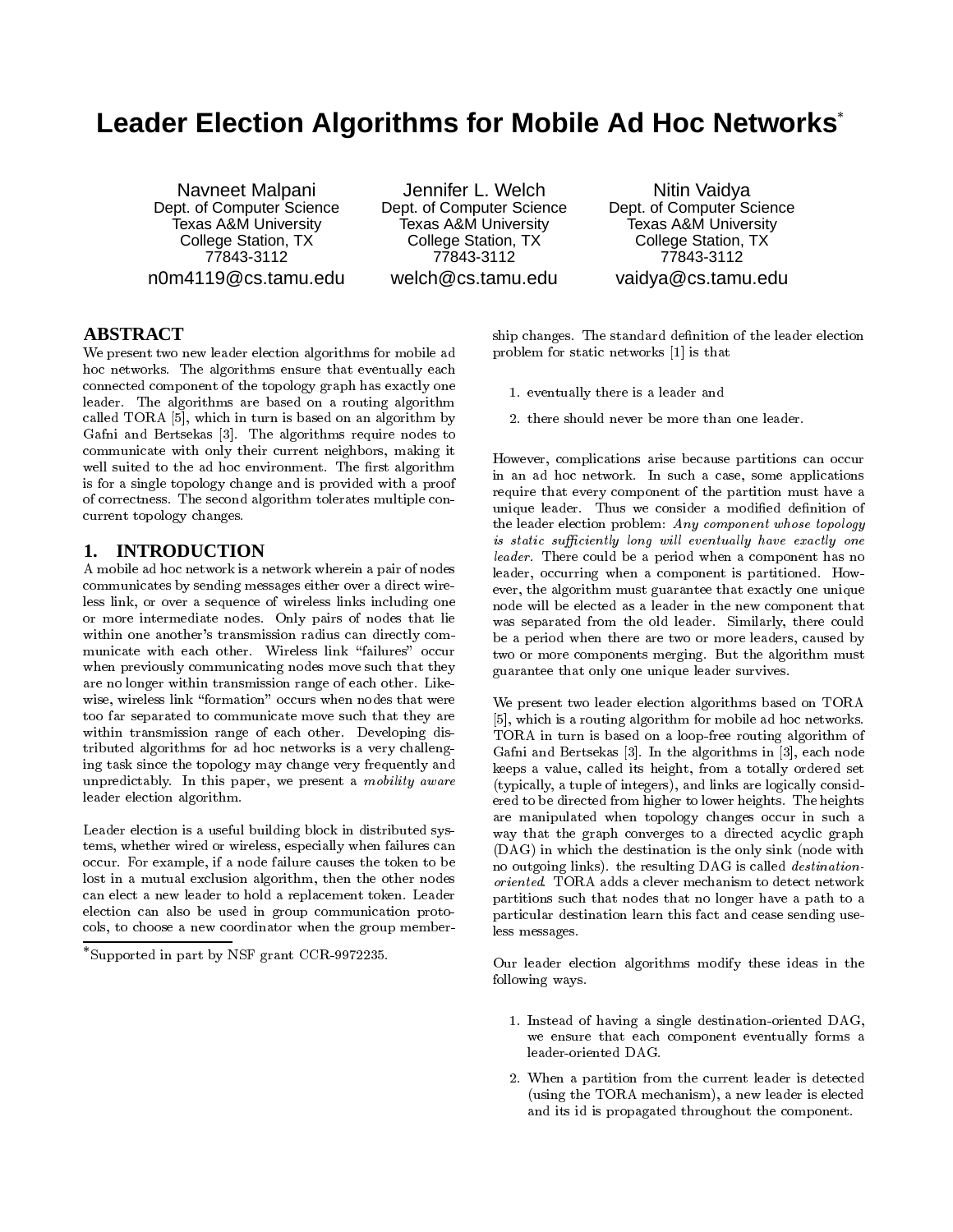- 3. When two components merge, a contest takes place between the leaders so that the winner's id is propagated and wipes out the loser's id.
- 4. When multiple topology changes occur, additional complications arise. This is due to the fact that while a new leader's id is being propagated changes could oc cur in the component and the process of electing a leader may be repeated.

Although the leader election problem does not specifically require any sort of DAG structure to be imposed on compo- The dynamic network model, which describes wired net-<br>nents, our algorithms do so, as a byproduct of being based works whose links are subject to frequent failures nents, our algorithms do so, as a byproduct of being based on a routing algorithm.

We believe that the proof of correctness of our first algorithm, under the assumption that only one topology change occurs at a time, aids in understanding not only our algorithm, but also TORA [5]. It should also provide a solid basis for proving correctness in more complex situations.

The next section discusses related work. In section 3, we describe our system assumptions and define the problem in more detail. Brief reviews of the GB algorithms and TORA are presented in sections 4.1 and 4.2. We present our leader election algorithm for a single topology change in sections 4.3 through 4.5. We sketch a proof of correctness of this algorithm under simplifying assumptions in section 4.6. Section 5 presents modifications to the first algorithm for multiple concurrent link failures and formations. Section 6 presents our conclusions.

# **2. RELATED WORK**

Leader election algorithms for mobile ad hoc networks are presented in [4]. Compared to these algorithms, our algorithm is simpler and more practical. The algorithms in [4] are classified into Non-Compulsory protocols, which do not affect the motion of the nodes, and *Compulsory* protocols, which determine the motion of some or all the nodes. In both the protocol classes, it is assumed that the mo bile nodes move in a bounded three-dimensional space S, where S is quantized by some regular polyhedron. In or der for these algorithms to work, the mobile nodes should know in advance the type and dimensions of the polyhedron that is used for the quantization of S; furthermore, the nodes must be able to measure the distance that they cover when they move. All this adds to the complexity of the algorithm. Also, the Non-Compulsory protocols might never elect a unique leader and the Compulsory protocols force the nodes to perform a random walk. Neither of the protocol classes addresses the issue of creation of new components due to partitioning and merging of components

In our algorithm, the space S is not bounded and the nodes need not keep track of their physical location in S. The algorithm also does not impose any form of restricted motion on the nodes. As stated before, the algorithm is capable of handling formation of new components as well as merging of two or more components. The algorithm will eventually always elect a unique leader for each component.

The multicast operation of the Ad-hoc On-Demand Distance Vector (AODV) routing protocol [6, 7] performs leader election to elect a new multicast group leader when a partition occurs. After the multicast tree becomes disconnected due to a network partition, there are two group leaders. If the components reconnect, the multicast operation of the AODV protocol ensures that only one of the group leaders eventually becomes the leader of the reconnected tree. Thus we see that the problem definition for leader election in  $[6, 7]$ is quite similar to our problem definition. However, the approach that our algorithms take to solve this problem is very different.

The dynamic network model, which describes wired net coveries, bears some important similarities to the mobile ad hoc network model. Algorithms have been devised for the dynamic network model to maintain a rooted spanning tree (e.g., [2]). These algorithms can be viewed as maintaining a leader (the root), but unlike our algorithm, which imposes a DAG structure on the topology, they impose a spanning tree structure on the topology. These algorithms do not handle partitions as well.

# **3. DEFINITIONS**

# **3.1 System Model and Assumptions**

The system contains a set of  $n$  independent mobile nodes, communicating by message passing over a wireless network. The network is modeled as a dynamically changing, not necessarily connected, undirected graph, with nodes as vertices and edges between vertices corresponding to nodes that can communicate. Assumptions on the mobile nodes and net work are:

- 1. The nodes have unique node identifiers.
- 2. Communication links are bidirectional, reliable and FIFO. Unidirectional links, if any, are not used and ignored.
- 3. A link-level protocol ensures that each node is aware of the set of nodes with which it can currently directly communicate by providing indications of link formations and failures.
- 4. For the algorithm that we present in section 4, we as sume that only one change (either a link failure or a link formation) can occur at a time. The next change occurs only after the entire network has recovered from the previous change. (The algorithm to handle multiple changes occurring concurrently is presented in section 5.)

# **3.2 Problem Statement**

Each node i in the system must have a local variable  $lid_i$ that holds the identifier of the node currently considered to be the leader of i's component.

We require that in every execution with a finite number of topology changes, eventually it holds that:

• For every connected component  $C$  of the topology graph, there is a node l in C such that  $lid_i = l$  for all nodes i in  $C$ .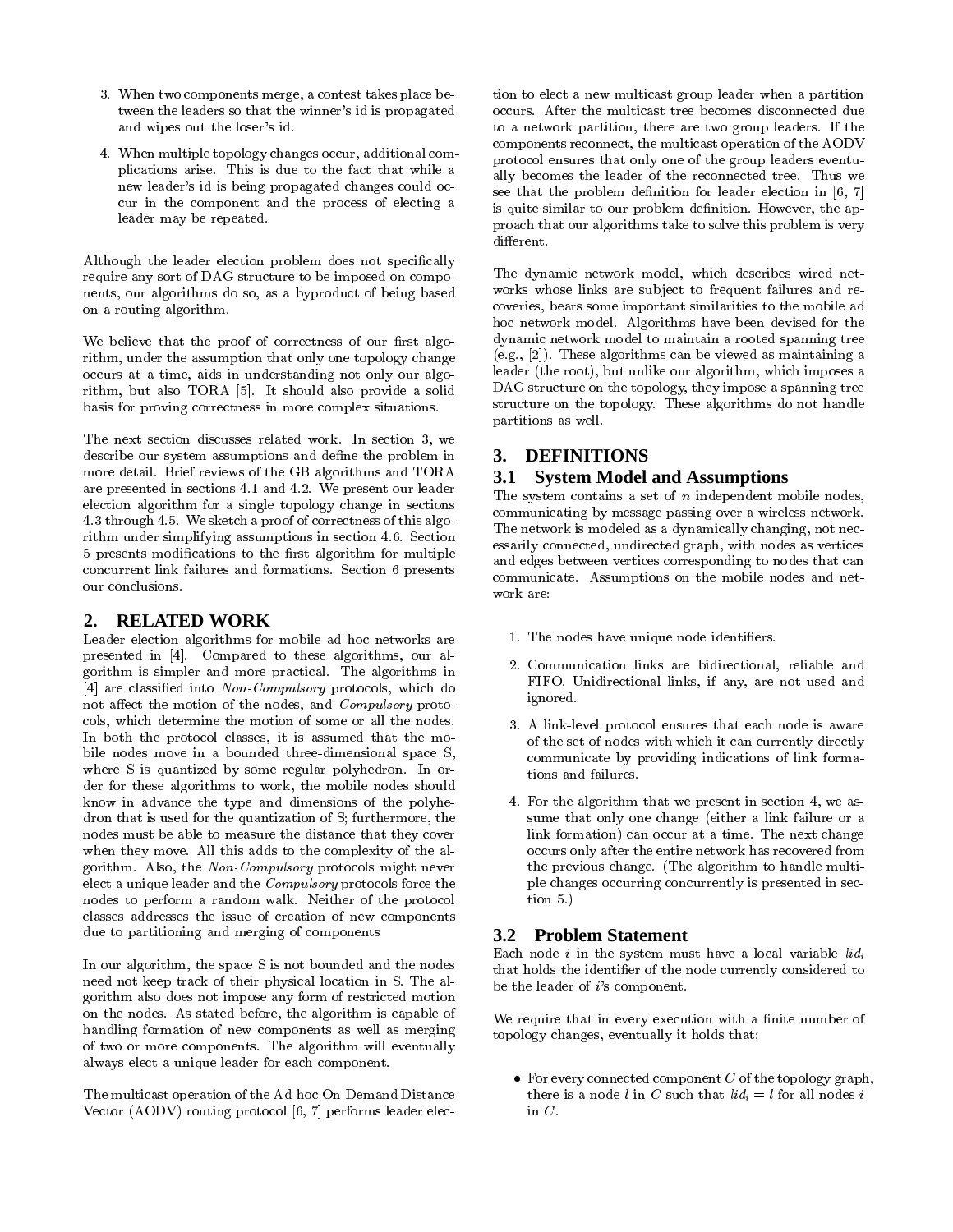An additional requirement, which might be useful in some applications, and is satisfied by our algorithm, is that each edge has a direction imposed on it by the endpoints such that eventually (after all the topology changes)

 Each connected component is a directed acyclic graph with the leader as the single sink (called a leaderoriented or l-oriented DAG).

The assumption in the precise problem statement that there is only a finite number of changes is technically convenient. However, it is equivalent to the more informal, and more practical, assumption that topology changes cease "sufficiently" long.

# **4. LEADER ELECTION ALGORITHM FOR A SINGLE TOPOLOGY CHANGE**

Our algorithm is a modication of the TORA [5] routing algorithm, which in turn is based on a routing algorithm by Gafni and Bertsekas  $(GB)$  [3]. In this section we first provide informal descriptions of the GB algorithm, then TORA, and finally our algorithm. Detailed pseudocode of our algorithm is presented and some examples of algorithm operation. Finally, a proof of correctness is given.

### **4.1 Overview of the GB Algorithm**

Gafni and Bertsekas [3] describe two algorithms for con structing a *destination-oriented*  $DAG$  in a network subject to link failures. Both algorithms work by assigning a unique height to each node, which is drawn from a totally ordered set; each link between two nodes is considered to be directed from the node with the higher height to the node with the lower height. The goal is for the directions on the links to form a DAG in which the destination is the only sink. To achieve the goal, whenever a node that is not the sink loses all its outgoing links, either because of a failure or because of a change in a neighbor's height, it calculates a new height for itself.

The two algorithms differ in the rule for calculating a new height. Both algorithms are special cases of a generic algorithm described in [3]. A correctness proof for the generic algorithm is given, which is quite abstract.

We now describe the *partial reversal* algorithm in [3], upon which both TORA and our algorithm are based. The height of a node *i* is a triple  $(\alpha_i, \beta_i, i)$  of integers; the last component is the node's id in order to assure uniqueness. Triples are compared lexicographically. If  $i$  loses all its outgoing links, it chooses its new height to be  $(\alpha_i', \beta_i', i)$ , where  $\alpha_i'$  is one larger than than the smallest  $\alpha$  component among all its neighbors' heights. If i has a neighbor whose  $\alpha$  height component is equal to  $\alpha'_i$ , then  $\beta'_i$  is set to be one less than the smallest  $\beta$  value among all neighbors of *i* whose  $\alpha$  height component equals  $\alpha'_i$ . Otherwise the  $\beta$  component of i's height is unchanged.

The rule for setting  $\alpha_i'$  ensures that node *i* will have at least one outgoing link, i.e., that  $(\alpha'_i, \beta'_i, i)$  will be larger than the height of at least one neighbor, the one with the smallest height. The rule for setting  $\beta_i'$  tries to limit the number of links incident on i that will have their direction reversed, by keeping i's height smaller than that of any neighbors whose  $\alpha$  height component is not smaller than  $\alpha'$ . Reducing the number of links whose direction changes limits the propagation of height changes.

### **4.2 Overview of TORA**

Park and Corson [5] adapted the GB algorithm for routing in mobile ad hoc networks, calling the result TORA (for Temporally Ordered Routing Algorithm). Their biggest addition was a mechanism for detecting when a piece of the network has been partitioned so that the destination is no longer reachable. The original GB algorithms would cause an infinite cycle of messages in that case. No correctness proof of TORA is given; instead an appeal is made to the generic proof in [3].

In TORA, the height of node i is a 5-tuple,  $(\tau_i, \text{oid}_i, r_i, \delta_i, i)$ . As before, the last component is the node's id, in order to ensure uniqueness.

The first three components form a reference level. A new reference level is started by node  $i$  if it loses its last outgoing link due to a link failure.  $\tau_i$  is set to the time when this event occurs<sup>1</sup> and *oid<sub>i</sub>* is set to *i*, the *originator* of this reference level. The third component  $r_i$  modifies the reference level. Initially, it is equal to  $0$ , the *unreflected* reference level. As we explain shortly, sometimes it can be changed to 1, indicating a *reflected* reference level, which is instrumental in detecting partitions.

The  $\delta_i$  components, together with the tie-breaking node ids, induce the directions on the links among all the nodes with the same reference level so as to help form a destinationoriented DAG. The originator of a new reference level sets its  $\delta$  value to 0.

When a new reference level is created, say by node  $i$ , it is larger than any pre-existing reference level, since it is based on the current time. The originator notifies its neighbors of its new height. As we prove below in section 4.6 in the context of our leader election algorithm, this change even tually propagates among all nodes for whom  $i$  was on their only path to the destination. These are the nodes that must either form new paths to the destination or discover that, due to partitioning, there is none.

A node ican lose all its outgoing links due to a neighbor's height change under a number of different circumstances, which are now explained.

- $\bullet$  If the neighbors of i do not all have the same reference level, then i sets its reference level to the largest among all its neighbors and sets its  $\delta$  to one less than the minimum  $\delta$  value among all neighbors with the largest reference level (a partial reversal).
- $\bullet$  If all of i's neighbors do have the same reference level and it is an unreflected one, then  $i$  starts a reflection of this reference level by setting its reference level to

<sup>&</sup>lt;sup>1</sup>See [5] for a detailed discussion concerning mechanisms for measuring time and their impact on the algorithm.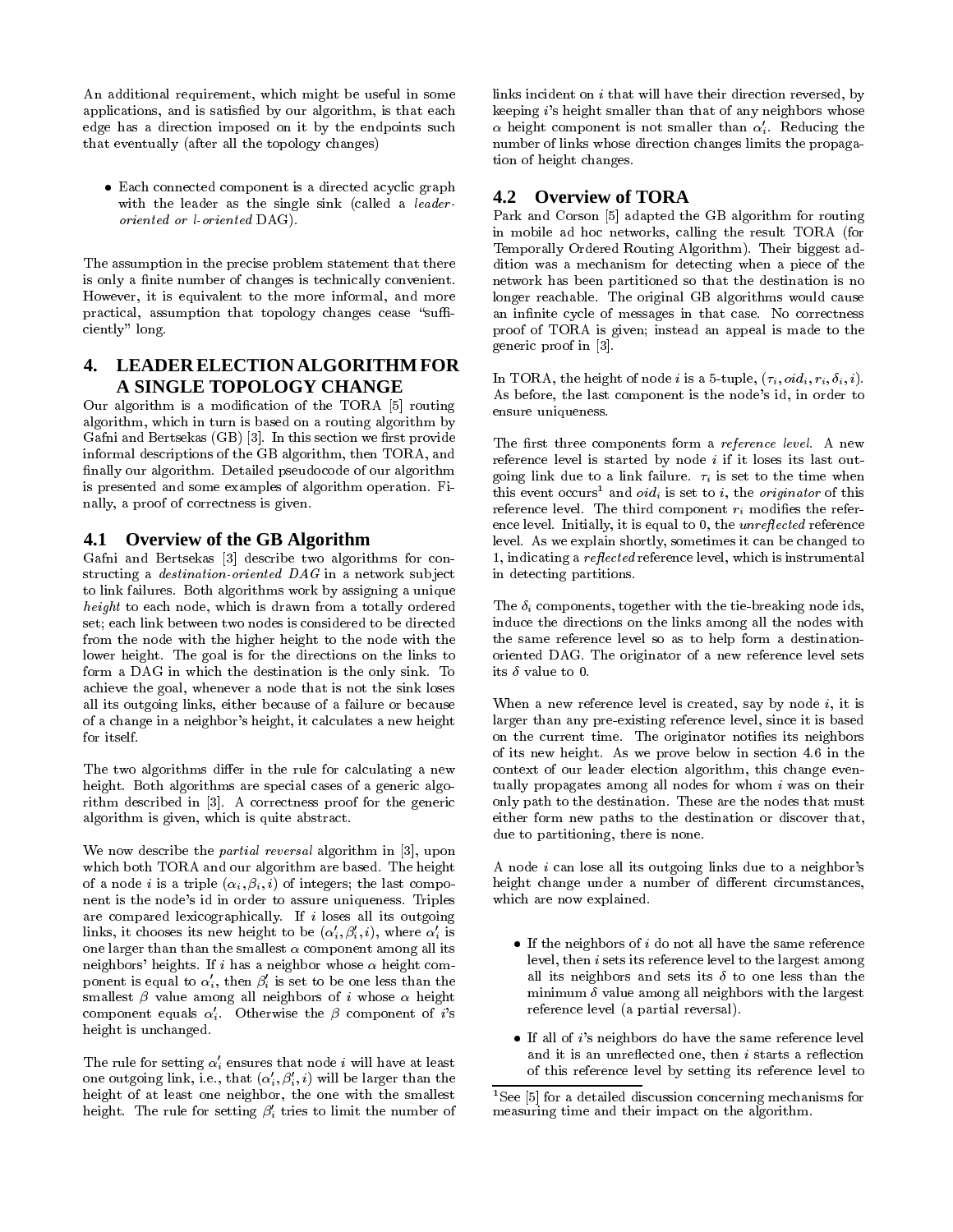the reflected version of its neighbors' (with  $r_i = 1$ ) and its  $\delta$  to 0.

- If all of i's neighbors have the same reflected reference  $\frac{2}{3}$ . level with i as the originator, then i has detected a  $\frac{3!}{4!}$ partition and takes appropriate action.
- If all of *i*'s neighbors have the same reflected reference  $\overline{6}$ .<br>level with an originator other than *i*, then *i* starts a  $\overline{7}$ . level with an originator other than  $i$ , then  $i$  starts a new reference level. This situation only happens if a link fails while the system is recovering from an earlier link failure.

# **4.3 Overview of Leader Election Algorithm**

We made the following changes to TORA.

The height of each node  $i$  in our algorithm is a 6-tuple,  $(iid_i, \tau_i, oid_i, r_i, \delta_i, i)$ . The first component is the id of a node believed to the leader of  $i$ 's component. The remaining five components are the same as in TORA.

The reference level  $(-1, -1, -1)$  is used by the leader of a component to ensure that it is a sink.

In TORA, once a partition has been detected, the node that first detected the partition sends out indications to the other nodes in its component so that they cease performing height changes and sending useless messages. In our algorithm, the node that detected the partition elects itself as the leader of the new component. It then transmits this information to its neighbors, who in turn propagate this information to their neighbors and so on. Eventually all the nodes in the new component will become aware of the change in leader. When two or more components meet due to the formation of new links, the leader of the component whose id is the smallest will eventually become the sole leader of the entire new component.

#### **4.4 The Algorithm**

Here we describe the code executed by node  $i$ . Each step is triggered either by the notification of the failure or formation of an incident link or by the receipt of a message from a neighbor. Node  $i$  stores its neighbors' ids in local variable  $N_i$ . When an incident link fails, i updates  $N_i$ . When an incident link forms,  $i$  updates  $N_i$  and sends an Update message over the link with its current height.

The only kind of message sent is an Update message, which contains the sender's height. Immediately upon receipt of an Update message, i updates a local data structure that keeps track of the current height reported for each of its neighbors. Node  $i$  uses this information to determine the direction of its incident links. References in the pseudocode below to variables  $lid_j, \tau_j, oid_j, r_j,$  and  $\delta_j$  for a neighbor j of  $i$  actually refer to the information that  $i$  has stored about j's height, in variable height<sub>i</sub>[j].

At the end of each step, if  $i$ 's height has changed, then it sends an Update message with the new height to all its neighbors.

The pseudocode below explains how and when node i's height is changed. Parts B through D are executed only if the leader id in the received Update message is the same as  $lid_i$ .

A. When node i has no outgoing links due to a link failure: 1. if node i has no incoming links as well then

 $\operatorname{lid}_i := i$  $(\tau_i, \text{oid}_i, r_i) := (-1, -1, -1)$  $\delta_i \,:=\, 0$ 5. else  $(\tau_i, \text{oid}_i, r_i) := (t, i, 0)$  // t is the current time

 $7.$  i  $9.$  i  $1.$  i  $1.$  i  $1.$  i  $1.$  i  $1.$  i  $1.$  i  $1.$  i  $1.$  i  $1.$  i  $1.$  i  $1.$  i  $1.$  i  $1.$  i  $1.$  i  $1.$  i  $1.$  i  $1.$  i  $1.$  i  $1.$  i  $1.$  i  $1.$  i  $1.$  i  $1.$  i  $1.$  i  $1.$  i  $1.$  i  $1.$  i  $1.$  i  $1.$  i  $1.$ 

B. When node i has no outgoing links due to a link reversal following reception of an Update message and the reference levels (ii), rightly are not equal for all  $j \geq 0$  is  $i$ 1.  $(\tau_i, \text{oid}_i, r_i) := \max\{(\tau_j, \text{oid}_j, r_j) | j \in N_i\}$ <br>2.  $\delta_i := \min\{\delta_j | j \in N_i \text{ and } (\tau_j, \text{oid}_j, r_j) = (\tau_i, \text{oid}_i, r_i)\} - 1$ 

2.  $\sum_{i=1}^{n}$  in and (i),  $\sum_{i=1}^{n}$  is  $\sum_{i=1}^{n}$  (ii),  $\sum_{i=1}^{n}$  (ii),  $\sum_{i=1}^{n}$  (ii),  $\sum_{i=1}^{n}$  (iii),  $\sum_{i=1}^{n}$  (iii),  $\sum_{i=1}^{n}$  (iii),  $\sum_{i=1}^{n}$  (iii),  $\sum_{i=1}^{n}$  (iii),  $\sum_{i=1}^{n}$  (iii), following reception of an Update message and the reference levels (j)  $\frac{1}{2}$  ,  $\frac{1}{2}$  are equal with right right right right right right right right right right right right right right right right right right right right right right right right right right right right right  $\langle i \rangle$  ,  $\langle j \rangle$  ,  $\langle j \rangle$  ,  $\langle j \rangle$  ,  $\langle j \rangle$  ,  $\langle j \rangle$  and  $\langle j \rangle$  is any internal internal internal internal internal internal internal internal internal internal internal internal internal internal internal internal 2.  $\delta_i := 0$ 

**. When node** *i* **has no outgoing links due to a link reversal** following reception of an Update message and the reference levels (i), right in the equal with right right right right right right right.  $oid_i = i$ :

1.  $lid_i := i$ 2.  $(\tau_i, \text{oid}_i, r_i) := (-1, -1, -1)$ 3.  $\delta_i := 0$ 

 $E.$  When node *i* receives an Update message from neighboring node j such that  $lid_i \neq lid_i$ :

- 1. if  $lid_i > lid_j$  or  $(oid_i = lid_j$  and  $r_i = 1)$  then
- 2. lidi := lidj
- 3. (1 ; 0) := (0; 0) := (0; 0) := (0; 0) := (0; 0) := (0; 0) := (0; 0) := (0; 0) := (0; 0) := (0; 0) := (0; 0) := (0; 0) := (0; 0) := (0; 0) := (0; 0) := (0; 0) := (0; 0) := (0; 0) := (0; 0) := (0; 0) := (0; 0) := (0; 0) :=
- $\delta_i := \delta_j + 1$  $\overline{4}$ .

In part E, if the new id is smaller than yours, then adopt it. If the new id is larger than yours, then adopt it, but only if it is the case that the originator of a new reference level has detected a partition and elected itself.

### **4.5 Examples of Algorithm Operation**

The example in figure 1 shows the working of the algorithm under 2 conditions:

- 1. When a node detects a partition, it declares itself as the leader of the new component and propagates the information to the other nodes in the new component.
- 2. When two components meet due to the formation of a new link, the leader of one of the components which has the lower identication number eventually becomes the sole leader of the new component.

The respective heights are shown adjacent to each node (recall that the last tuple entry is the node's id). Lexicographical ordering (where  $0 < 1 < 2...$  and  $A < B < C...$ ) is used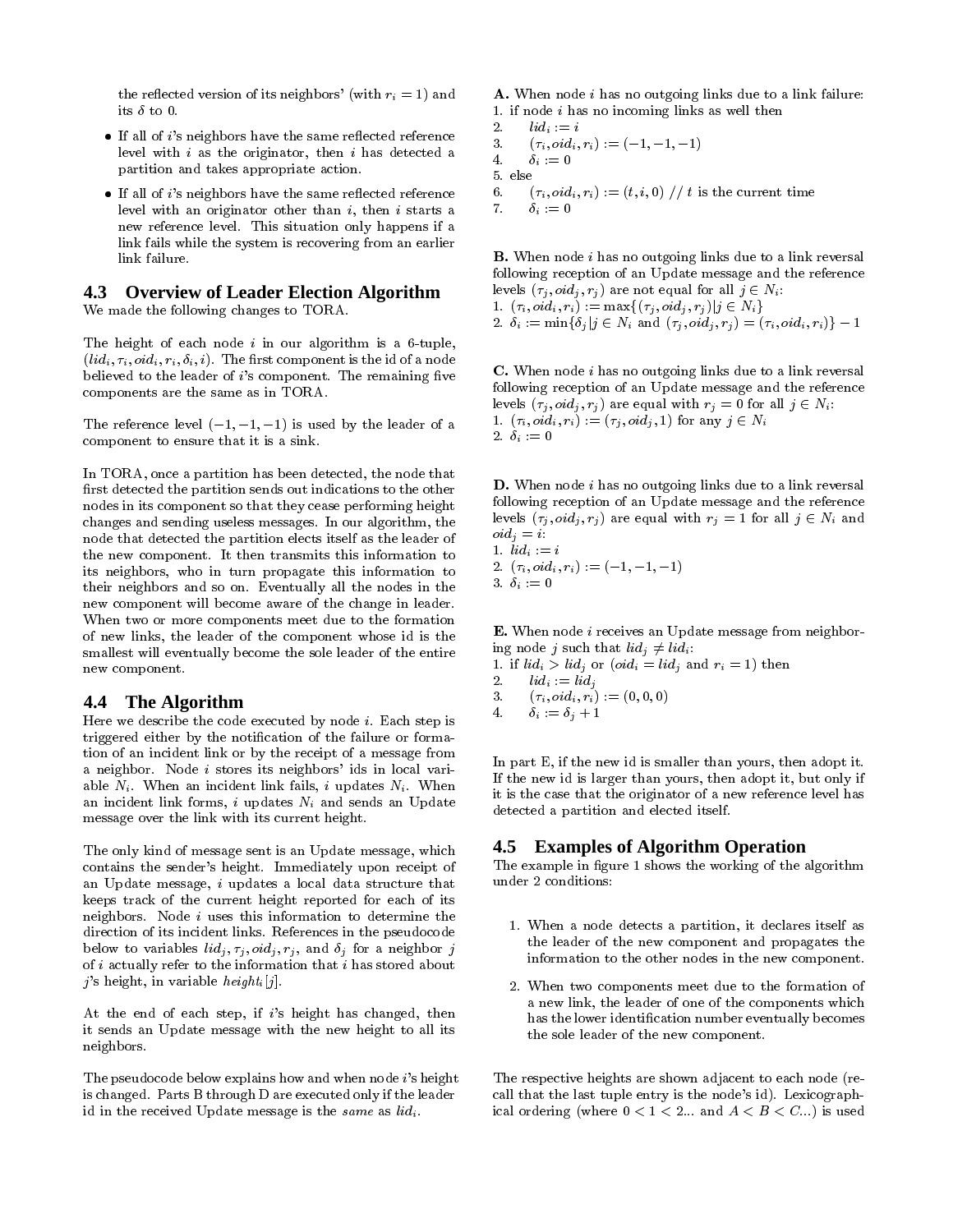

Figure 1: Operation of the Leader Election Algorithm (last element of tuple is node id)

to direct links. In figure  $1(a)$ , node A detects a partition and declares itself as the leader of the new component. Figure 1(b) shows the propagation of the message about the new leader to the other nodes in the new component. Figure  $1(c)$ -(f) depicts the situation when two components meet due to a new link formation. Node A, which is the leader of one of the components, eventually becomes the sole leader of the entire component, since  $A < F$ , F being the leader of the other component.

### **4.6 Correctness**

We assume that each connected component is a leader-oriented DAG originally and that only one change (either a link fail ure or a link formation) can occur at a time. The next change occurs only after the entire network has recovered from the previous change. We also assume that the system is synchronous, i.e., the execution occurs in lock step rounds. Messages are sent at the beginning of each round and are  $\max\{level(h)| h \in V_i \text{ and } k \text{ is reachable from } h \text{ in } G_i\}$ received by the nodes to whom they were sent before the end of each round.

THEOREM 1. The algorithm ensures that each component eventually has exactly one unique leader.

PROOF. We consider the following three cases (the remaining cases cause no changes):

Case 1: A link disappears at time t, causing node i to lose its last outgoing link but not disconnecting the component.

- Case 2: A link appears at time  $t$ , joining two formerly separate components.
- Case 3: A link disappears at time  $t$ , causing node  $i$  to lose its last outgoing link and disconnecting the component.

In each case we show that eventually each component in the resulting graph is a leader-oriented DAG.

Case 1: A link disappears at time  $t$ , causing node  $i$  to lose its last outgoing link but not disconnecting the component.



Figure 2: Example for Case 1.

Let  $G$  be the directed graph representing the resulting topology (of the component). Let  $l$  be the leader of the component. Then the component was an l-oriented DAG before the link was lost. Let  $V_l$  be the set of nodes that still have a path to  $l$ . At time  $t$ , the remaining nodes have a path to i; let this set be  $V_i$ . Let  $G_l$  be the graph induced by  $V_l$  and  $G_i$  be the graph induced by  $V_i$ . See Figure 2.

DEFINITION 1. The frontier nodes of  $V_i$  are nodes that are adjacent to nodes in  $V_l$ ; the edges between  $V_i$  and  $V_l$  are the frontier edges.

Let k be any node in  $V_i$ .

DEFINITION 2. level(k) is the length of the longest path in  $G_i$  from  $k$  to  $i$ .

Note that level is defined with respect to the fixed  $G_i$ . Even though the direction of edges changes as the algorithm executes, the levels do not change.

LEMMA 1. If k is on a path in  $G_i$  from a frontier node to *i*, then k's final height is  $(l, t, i, 0, -level(k), k)$ . Otherwise, k's final height is  $(l, t, i, 1, -diff(k), k)$ , where  $diff(k) =$  $\lim_{k \to \infty} \{f(x, y), y\}$  2 Vi and k is reachable from h in  $G_i$  $level(k)$ .

PROOF. We will show by induction on the number of rounds  $r$  after  $t$  that at the end of round  $r$ :

- (a) If  $r$  < level(k), then k's height is the same as it was at time t.
- (b) If k is on a path from a frontier node to i and  $r \geq$ — *портивать* по сери level(k), then k's height is  $(l, t, i, 0, -level(k), k)$ .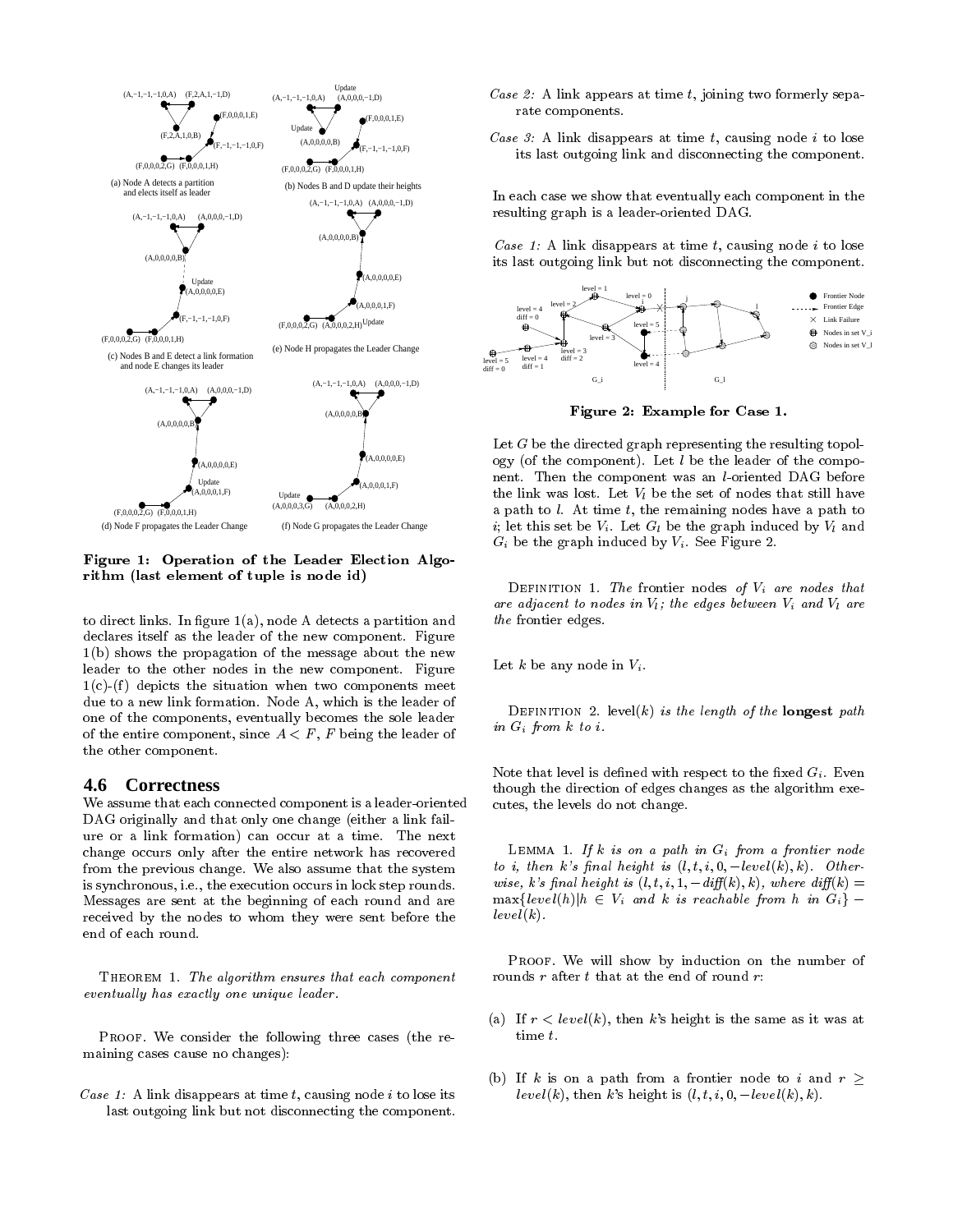- (c) If  $k$  is not on a path from a frontier node to  $i$  and  $level(k) \leq r < level(k) + 2$  diff(k), then k's height is  $(l, t, i, 0, -level(k), k).$
- (d) If k is not on a path from a frontier node to i and  $r \geq$ level(k)+2 diff(k), then k's height is  $(l, t, i, 1, -diff(k), k)$ .

Basis:  $r = 0$ . At the end of round t, clearly property (a)  $\Box$ holds.

Induction: Assume the statement is true at the end of round

(a) Suppose  $r < level(k)$ .

Then  $k$  originally has an outgoing link to a node  $h$  whose level is at least r. At the end of round  $r-1$ , by induction,  $h$  still has its original height, as does  $k$ , so the edge between  $k$  and  $h$  is still directed toward  $h$ . During round  $r, h$  might receive a message causing it to change its height, but even if this happens, h's Update message is not received by k until round  $r + 1$ . So at the end of round  $r$ ,  $k$  still has its original height.

(b) Suppose  $k$  is on a path from a frontier node to  $i$  and r level in the second control of the second control of the second control of the second control of the second o

When  $r = level(k)$ , all outgoing neighbors of k have  $level < r$ . By induction, by the beginning of round r, all outgoing neighbors  $h$  of  $k$  will have reported their new here  $\alpha$  is the contract (iii); if its causing its form  $\alpha$  to  $\alpha$ height to  $(l, t, i, 0, -level(k), k)$ .

When  $r > level(k)$ , the height of k will not change since when  $r = level(h)$ , where h is a frontier node, the direction of the frontier edge will change and a path from  $i$ to  $l$  will be established and no messages will be reflected hack.

(c) Suppose  $k$  is not on a path from a frontier node to  $i$  and level(k)  $r = 1$  divergently the angle  $\mathcal{N}(x)$ .

When  $r = level(k)$ , k gets the last Update message from a (formerly) outgoing neighbor and thus k loses its last outgoing link. Then it raises its height to

 $(l, t, i, 0, -level(k), k)$ . This causes all the links that used to come into  $k$  to go out from  $k$ . (If  $k$  is a frontier node, that would include reversing the frontier edges, as seen in the previous case).

When  $r > level(k)$  but still less than  $level(k) + 2$  diff(k), there is no change in the level of  $k$  since node  $k$  has at least one outgoing edge and it has not received any Update messages from its outgoing neighbors.

Actually, there is a case when  $level(k) = level(k) + 2$ .  $diff(k)$ , when  $diff(k) = 0$ . In this case, no nodes of  $V_i$ initially were incoming to  $k$ . Node  $k$ , on receiving the last Update message from a (formerly) outgoing neighbor, loses its last outgoing link. It now raises its height to  $(l, t, i, 1, 0, k)$ . In essence, node k starts the reflection.

When  $diff(k) > 0$ , since  $r < level(k) + 2$  diff(k), there has not been enough time for  $k$  to receive reflected messages from all its neighbors. Thus, the height of  $k$  remains unchanged.

(d) Suppose  $k$  is not on a path from a frontier node to  $i$  and  $\vee$   $\vee$   $\vee$   $\vee$   $\vee$   $\vee$ 

When  $r = level(k) + 2$  diff(k), k gets the last reflected message from its neighbors and updates its height to  $(l, t, i, 1, -diff(k), k)$ . When  $r > level(k) + 2$  diff(k), the height of  $k$  remains unchanged since a path from  $i$  to  $l$ has been or will be established as shown in case 2.

Thus, Lemma 1 implies that the resulting graph is an l oriented DAG, since all nodes in  $G_i$  now have paths to frontier nodes. The frontier edges are now directed from  $V_i$  to  $V_l$  because the  $\tau$ -component in the heights of nodes in  $V_i$ is larger than for  $V_l$  (since the algorithm has access to synchronized or at least logical clocks).

Case 2: A link appears at time t, joining two formerly separate components  $C_1$  and  $C_2$  into component  $C$ .

Let  $l_1$  be the leader of  $C_1$  and  $l_2$  the leader of  $C_2$ . Assume without loss of generality that  $l_1 < l_2$ . Suppose a link appears at time t between  $k_1$ , a node in  $C_1$ , and  $k_2$ , a node in  $C_2$ .

LEMMA 2. Eventually  $l_1$  becomes the leader of component  $C$  and  $C$  is an  $l_1$ -oriented  $DAG$ .

PROOF. Let  $r$  be the number of rounds after  $t$ .

At  $r = 0$ ,  $k_1$  and  $k_2$  send Update messages to each other. Since  $k_1$ 's leader  $l_1$  is smaller than  $k_2$ 's leader  $l_2$ ,  $k_2$  updates its height to  $(l_1, 0, 0, 0, \delta_{k_1} + 1, k_2)$  and obtains an outgoing link to  $k_1$ .

Let the value of  $dist(k)$  for any node k in partition<sub>2</sub> be the shortest path distance from that node to node  $k_2$  (the path distance is in terms of number of links between them).

When  $r < dist(k)$ , the height of k remains unchanged since it has not yet received the Update message regarding the change in leadership. When  $r = dist(k)$ , k (including  $l_2$ ) changes its height to  $(l_1, 0, 0, 0, \delta_{k_1}+ dist(k)+1, k)$ . Thus  $k$  now has a route to  $k_1$  and its leader id has also changed to indicate a change in leadership. When  $r > dist(k)$ , the height of  $k$  remains unchanged.

Thus we see that when  $r = dist(k)$ , such that k is the farthest node from  $k_2$ , all the nodes in *partition*<sub>2</sub> have updated their heights and have a route to  $k_1$ . The resultant graph (for the merged component) will be an  $l_1$ -oriented DAG, since  $k_1$  is a node in partition<sub>1</sub> which is an  $l_1$ -oriented DAG.  $\Box$ 

Case 3: A link disappears at time  $t$ , causing node  $i$  to lose its last outgoing link and disconnecting the component.

The proof for case 3 is very similar to case 1, except that there will be no path from node  $i$  to a frontier node. The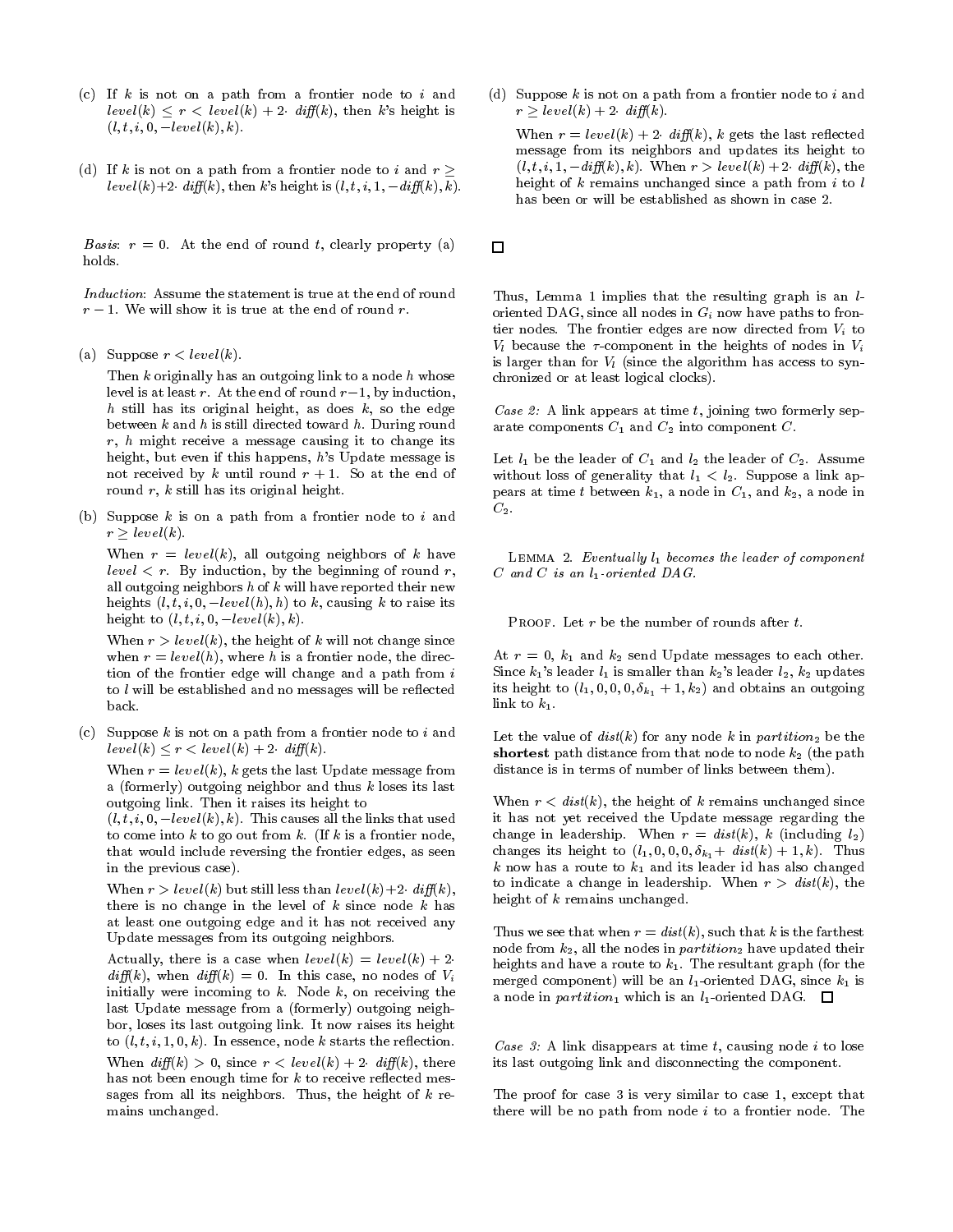following condition will arise which is different from the conditions in case 1.

Let  $r_1$  be equal to max  $\{level(k)+2 \cdot diff(k)\}\$  for all k adjacent to *i*. At round  $r_1$ , the heights of all the adjacent nodes k will be  $(l, t, i, 1, -diff(k), k)$  and node i will detect that a partition has occurred and will elect itself as the leader.

LEMMA 3. At round  $r_1$  a DAG with node i as the sink has already been formed.

PROOF. We know from the proof of case 1 that, when  $r > level(k) + 2$  diff(k) for any node k other than i, node  $k$  has changed its height to (l;  $\alpha$ ;  $\beta$  ,  $\beta$ ) and  $\beta$  and has no outgoing link towards node  $i$ . This height of  $k$  will not change when  $r > level(k) + 2$  diff(k) and  $r < r_1$ . Also when r  $\frac{1}{\sqrt{2}}$  , one of the nodes k which is adjacent to the nodes k which is adjacent to the nodes k which is adjacent to the nodes k which is adjacent to the nodes k which is adjacent to the nodes k which is adjace is the change in the change in the change is the change of  $\mathcal{U}(k)$  and  $\mathcal{U}(k)$  and  $\mathcal{U}(k)$ outgoing link to node  $i$ . This node  $k$  will also be the last adjacent node of i to do so.  $\Box$ 

Thus at  $r_1$ , when node *i* detects the partition, it changes its height to  $(i, -1, -1, -1, 0, i)$  and sends an Update message to its neighbors. This message is propagated throughout the new component. The resulting graph is an  $i$ -oriented DAG. The proof for this is the same as the proof for Lemma 2.

Thus we see from all the three cases that our algorithm  $5.1$ will eventually ensure that each component has exactly one unique leader.

# **5. LEADER ELECTION ALGORITHM FOR CONCURRENT CHANGES**

In this section we describe modifications to our algorithm 2. from Section 4 to handle concurrent topological changes. By concurrent topological changes, we mean that after a change (link failure or link formation) occurs, another change occurs before the network has finished recovering from the previous change. In this algorithm we distinguish between a node which knows its leader or is a leader from a node that may not know its leader by checking the  $\tau$  value of the node. If the  $\tau$  value of the node is -1 we know that the node is a leader. If the  $\tau$  value of the node is 0 then that node knows who its leader is and if the  $\tau$  value is neither -1 or 0 we presume that the node does not know who its leader is. Case E is replaced by the code given below and a new case  $(F)$  is introduced. In case E we have 4 possible conditions between node  $i$  and node  $j$  whose  $lid$  values are different. The rules by which a node changes its height based on the four conditions are given below:

- 1. When node i and node j have their  $\tau$  value equal to -1 or 0: In this case the node with the smaller lid value wins and the other node changes its height.
- 2. When node *i* has its  $\tau$  value equal to -1 or 0 and node *j* has its  $\tau$  value not equal to -1 or 0: In this case node  $i$  wins and node  $j$  changes its height.
- 3. When node *i* has its  $\tau$  value not equal to -1 or 0 and node j has its  $\tau$  value equal to -1 or 0: In this case node  $j$  wins and node  $i$  changes its height.



Figure 3: Example 1 for the second algorithm

4. When node i and node j have their  $\tau$  value not equal to -1 or 0: In this case the node with the smaller lid value wins and the other node changes its height.

### **5.1 Algorithm**

E. When node i receives an Update message from neighboring node j such that  $lid_j \neq lid_i$ :

 $\mathbf{1}$  is (line of lidi) and is obtained in and  $\mathbf{1}$  , or  $\mathbf{1}$  and  $\mathbf{1}$ (iii)  $\sim$  liding and is necessarily corresponding to  $\sim$  1) or  $(\text{oid}_i = \text{lid}_j \text{ and } r_i = 1)$  then

- $lid_i := lid_j$
- if  $lid_i = j$  then
- $({\tau}_i, \text{oid}_i, r_i) := (0,0,0)$
- 

6. 
$$
(\tau_i, \text{oid}_i, r_i) := (\tau_j, \text{oid}_j, r_j)
$$

$$
7. \qquad \delta_i := \delta_j + 1
$$

F. When node i has no outgoing links due to a link reversal following reception of an Update message and the reference levels (j) j) are equal with right right right right right right right right right right right right right right right right right right right right right right right right right right right right right right right right  $oid_i \neq i$ :

1.  $(\tau_i, \text{oid}_i, r_i) := (t, i, 0) / t$  is current time 2.  $\delta_i := 0$ 

### **5.2 Example**

An example for this is shown in figure 3. Assume node  $I$  of component A has not yet received the Update message about the new leader of component A, but has a reflected reference level. Node I receives an Update message from node J of component B. From condition  $3$  of  $5$ , node I will change its height as shown in figure 3. Nodes  $D$  and  $I$  now receive the leadership message from node C. Node D changes its height according to the condition 2 of 5 (considering node  $C$  to be i) and node I changes its height according to condition 1 of 5. Node C now sends an Update message to node J and node  $J$  propagates this message to nodes  $L$  and  $K$ . Eventually